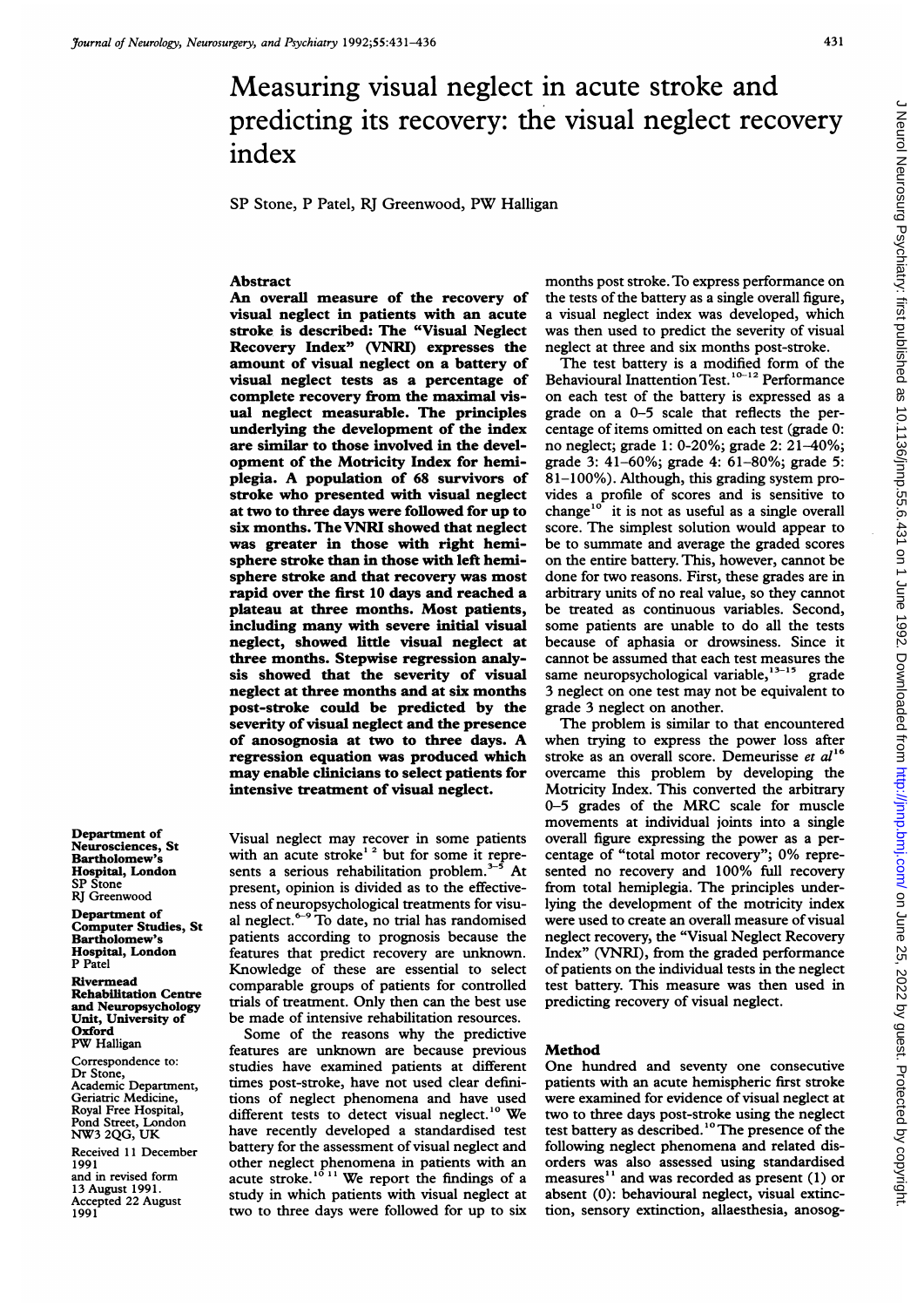nosia'7 visual field defect and gaze paresis. The patients age was noted. The severity of power loss was assessed using the Motricity Index. The level of consciousness was recorded as unimpaired  $(0)$ , drowsy or comatose  $(1)$ .<sup>18</sup>

A group of 68 patients (34 right hemisphere and 34 left hemisphere) presenting with visual neglect, who survived at least three months and whose subsequent course was unaffected by other disease or a second stroke formed the study population. These patients were reexamined at 10 days, three weeks, six weeks and three months. Patients were seen again at six months but six were lost to further follow up, one died of other disease, one died of the late complications of stroke induced immobility and one suffered a second stroke. Follow up was discontinued when visual neglect appeared to have resolved.

Each patient's graded score on each test of the battery at three days and at three months was recorded. Three months was chosen as the end point because the majority of patients make most of their recovery at three months.<sup>'\*\*</sup> If neglect had resolved in a patient at three weeks it was assumed that no visual neglect would have been present at three months.

The battery includes six tests which are done by both right and left hemisphere stroke patients: indicating items of food on a plate (meal), reading <sup>a</sup> menu (menu), selecting named coins from an array on a card (coins), pointing to objects scattered round the room (pointing), cancelling lines on a piece of paper (lines) and cancelling stars (stars). Performance on each was graded  $0-5$ , as above.<sup>1</sup>

For each test a double entry table was constructed, such as that for Reading the Menu (table 1). The figures in the first vertical column refer to the number of patients who had grade 0, 1, 2, 3, 4, or 5 neglect on the Menu at three days post-stroke who also had grade 0 on that test at three months. The second vertical column gives the number of patients whose initial grade was 0, 1, 2, 3, 4 or 5 and whose final grade at three months was grade 1, and so on. Using the method described for weighting the stages in the Motricity Index,<sup>16</sup> the difficulty experienced by individual patients in progressing, in Menu, from one grade to the next over the first three months was compared with the total difficulty experi-

Table <sup>I</sup> Double entry table for Reading a Menu

| ٠                       |                         | Grade neglect at 3 months |  |                             |  |                    |    |  |  |
|-------------------------|-------------------------|---------------------------|--|-----------------------------|--|--------------------|----|--|--|
|                         |                         | 0                         |  | $1 \quad 2 \quad 3 \quad 4$ |  |                    | -5 |  |  |
| Grade neglect at 3 days | 0                       | l 8                       |  |                             |  |                    |    |  |  |
|                         |                         | $\mathbf{1}$              |  |                             |  |                    |    |  |  |
|                         | $\overline{c}$          |                           |  |                             |  |                    |    |  |  |
|                         | $\overline{\mathbf{3}}$ |                           |  |                             |  |                    |    |  |  |
|                         | 4 <sup>1</sup>          |                           |  |                             |  |                    |    |  |  |
|                         | 5                       | $\overline{\mathbf{3}}$   |  |                             |  | $0 \t 0 \t 2 \t 1$ |    |  |  |

enced in progressing from maximum neglect (grade 5) to no neglect (grade 0), over that period (Appendix). This relative difficulty was expressed as a percentage so that, for example, change from grade 3 to 2 neglect on Menu was equivalent to progress from 46-67% of total neglect recovery.

Applying this method to all tests enabled the percentage recovery to be calculated for each grade on each test. The percentage score on each test could be summated and averaged for each patient's performance over the entire battery because the measurements on each test were now in equivalent units. This gave an overall measure of visual neglect recovery which was called the "Visual Neglect Recovery" Index" (VNRI). A patient with maximum visual neglect on the battery had <sup>a</sup> VNRI score of 0% while a patient with no discernable visual neglect had <sup>a</sup> VNRI score of 100%.

The correlation of the VNRI with the percentage recovery score on individual tests at three days was assessed by analysis of variance and by least significant difference analysis. The change in the meanVNRI values with time was examined for all 68 patients and for right and left hemisphere stroke patients separately.

Stepwise regression analysis was carried out using the BMDP statistical package.<sup>21</sup> The independent (predictive) variables were the clinical assessments carried out at two to three days post-stroke and the dependent variables (outcomes) were the severity of visual neglect at three months and at six months. Outcome at three months was chosen for reasons explained above and the six month outcome was chosen because up to 30% of patients may make considerable gains in specified areas of dysfunction between three and six months.<sup>1</sup>

Table 2 Value of each grade on each test as a percentage of total visual neglect recovery on that test over three months

|                      |             | Percentage of total neglect recovery on neglect tests |             |              |              |              |                 |  |  |  |
|----------------------|-------------|-------------------------------------------------------|-------------|--------------|--------------|--------------|-----------------|--|--|--|
|                      |             | <b>MENU</b>                                           | <b>MEAL</b> | <b>LINES</b> | <b>STARS</b> | <b>COINS</b> | <b>POINTING</b> |  |  |  |
| Grade visual neglect | 5           | 0                                                     | 0           | $\bf{0}$     | $\mathbf 0$  | 0            | 0               |  |  |  |
|                      | 4           | 25                                                    | $\bf{0}$    | 27           | 19           | 0            | $\mathbf 0$     |  |  |  |
|                      | 3           | 46                                                    | 16          | 73           | 30           | 32           | 29              |  |  |  |
|                      | 2           | 67                                                    | 55          | 73           | 57           | 32           | 89              |  |  |  |
|                      |             | 80                                                    | ∸           | 80           | 75           | 86           | 100             |  |  |  |
|                      | $\mathbf 0$ | 1100                                                  | 100         | 100          | 100          | 100          | 100             |  |  |  |

 $* = no$  grade 1 visual neglect on meal (refs: 1, 2)

0% = maximum visual neglect 100% = no visual neglect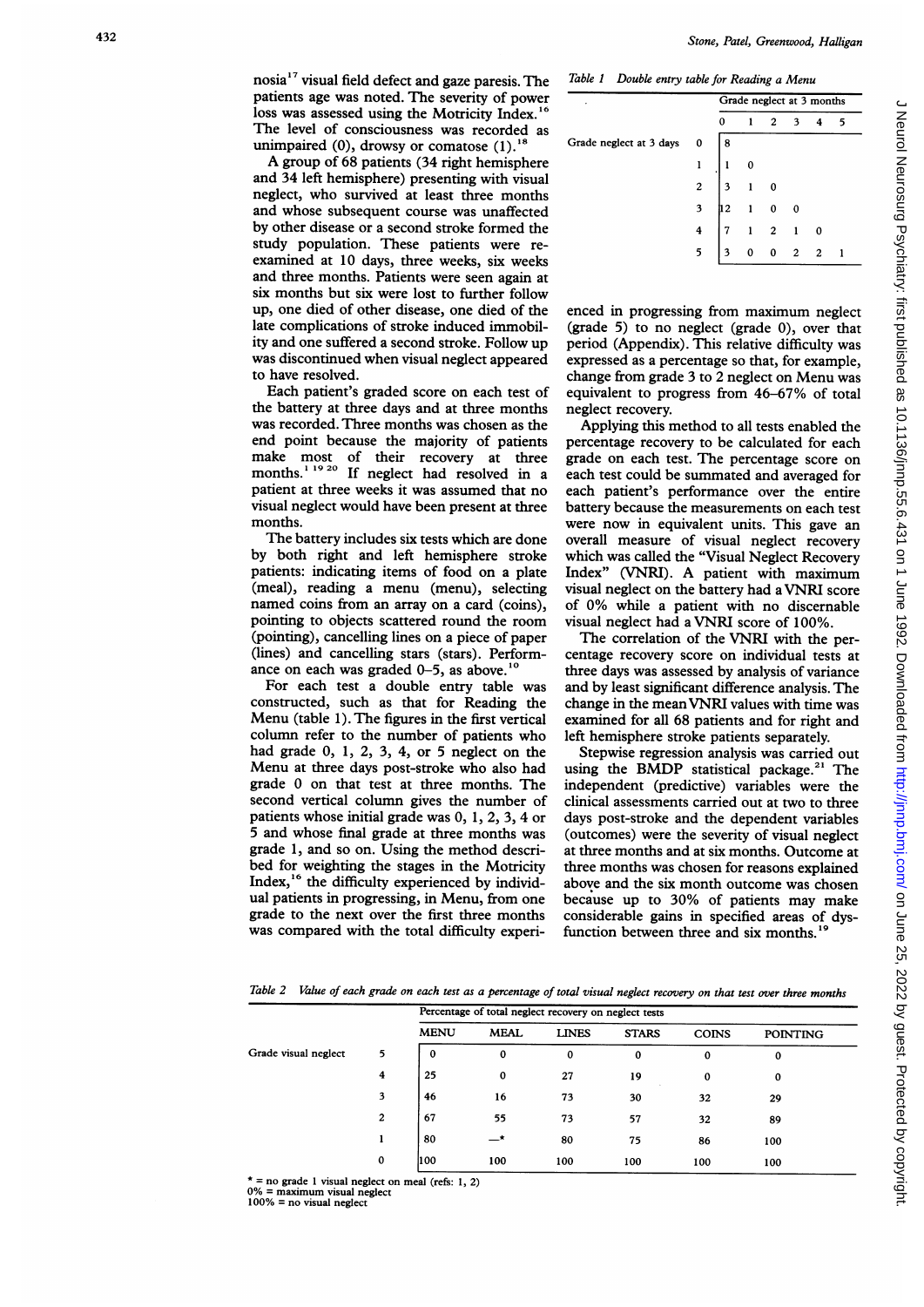## Results

1) Percentage recovery represented by each grade on each test

The percentage recovery represented by each grade on each of the six tests is given in table 2. This table, for example, suggests that it is just as difficult to recover from grade 2 as grade 3 neglect on Line cancellation; that it is more difficult to recover from grade 3 neglect on Meal than from grade 3 on Line cancellation.

The table was used to summate and average a patient's percentage recovery score on each test to give an overall measure of visual neglect. For example, a patient with grade 2 neglect on Meal (55% recovery), grade 3 on Menu (46% recovery), and grade 0 (100% recovery) on the other tests at six weeks post-stroke, has an average recovery score (VNRI) of 83-5%.

If a patient was able to attempt only three or four tests because of aphasia or tiredness, the VNRI was calculated from the results of those tests as measurements were now in equivalent non-arbitrary units of "percentage recovery".

#### 2) Change in VNRI over time

Figure <sup>1</sup> shows <sup>a</sup> plot of the mean VNRI at different time intervals up to six months for right and left hemisphere patients taken separately.

Visual neglect recovers most quickly over the first 10 days and reaches a plateau at three months. Recovery is significantly greater in those with a left hemisphere stroke than in those with a right hemisphere stroke at three



Figure I Change in visual neglect recovery index over time in patients with right ( $n = 34$ ) and left ( $n = 34$ ) hemisphere stroke.



Figure 2 Visual neglect recovery index in stroke patients at 3 days and at 3 months post-stroke.

days  $(t = 3.23; p < 0.025; n = 68)$ , 10 days  $(t = 2.89; p < 0.05; n = 64)$ , three weeks  $(t = 2.96; p < 0.025; n = 66)$ , six weeks  $(t = 3.7; p < 0.005; n = 66)$  and three months (t = 3-55; p < 0-005; n = 68), but not at six months (t =  $1.94$ ; p =  $0.4$ ; n = 62).

The recovery between three days and 10 days is significant for right hemisphere  $(t = 5.77; df = 32; p < 0.002)$  and for left<br>hemisphere strokes  $(t = 5.43; df = 30;$ hemisphere  $p < 0.002$ ). Recovery between 10 days and three months is significant for both groups (right hemisphere:  $t = 3.33$ ; df = 32; p < 0.01;<br>Left hemisphere:  $t = 3.72$ ; df = 30; Left hemisphere:  $p < 0.002$ ). The change from three to six months is significant for right hemisphere  $(t = 2.57; df = 27; p = 0.04)$  but not for left hemisphere stroke ( $t = 0.93$ ; df = 33; N.S.).

Many patients have little or no residual visual neglect at three months. This is true even of the 15 patients presenting with <sup>a</sup> VNRI of 0-20%, seven of whom attained <sup>a</sup> three month score of at least 75% (figure 2). In the whole population only seven patients had a three month VNRI of below 60%; all, except one, had <sup>a</sup> VNRI of at least 75%.

## 3) Correlation of VNRI with individual test scores

Change over time in the individual test scores, taken for all 68 patients, follows a similar pattern to that for the VNRI as <sup>a</sup> whole (figure 3). Star cancellation recovers least. At all stages post-stroke, there was a general trend showing that as recovery in each test increases so does recovery over the whole battery as reflected in the VNRI, although detailed examination shows wide variation between individuals. Calculation of correlation coefficients is not valid because the individual test scores fall into categorical groups. Analysis of variance is difficult because some groups are very small. However, where it was possible ANOVA showed that at three days there was a significant difference between the VNRI means for each level of visual neglect on Meal  $(F = 59.27$  at 3,46 df) and on Pointing  $(F = 27.13$ , at 3,45 df). This was confirmed by Least Significant Difference analysis.

## 4) Prediction of the severity of visual neglect at three and six months

At both time points two variables were found to make an individual independent contribu-



Figure 3 Change in individual neglect test scores with time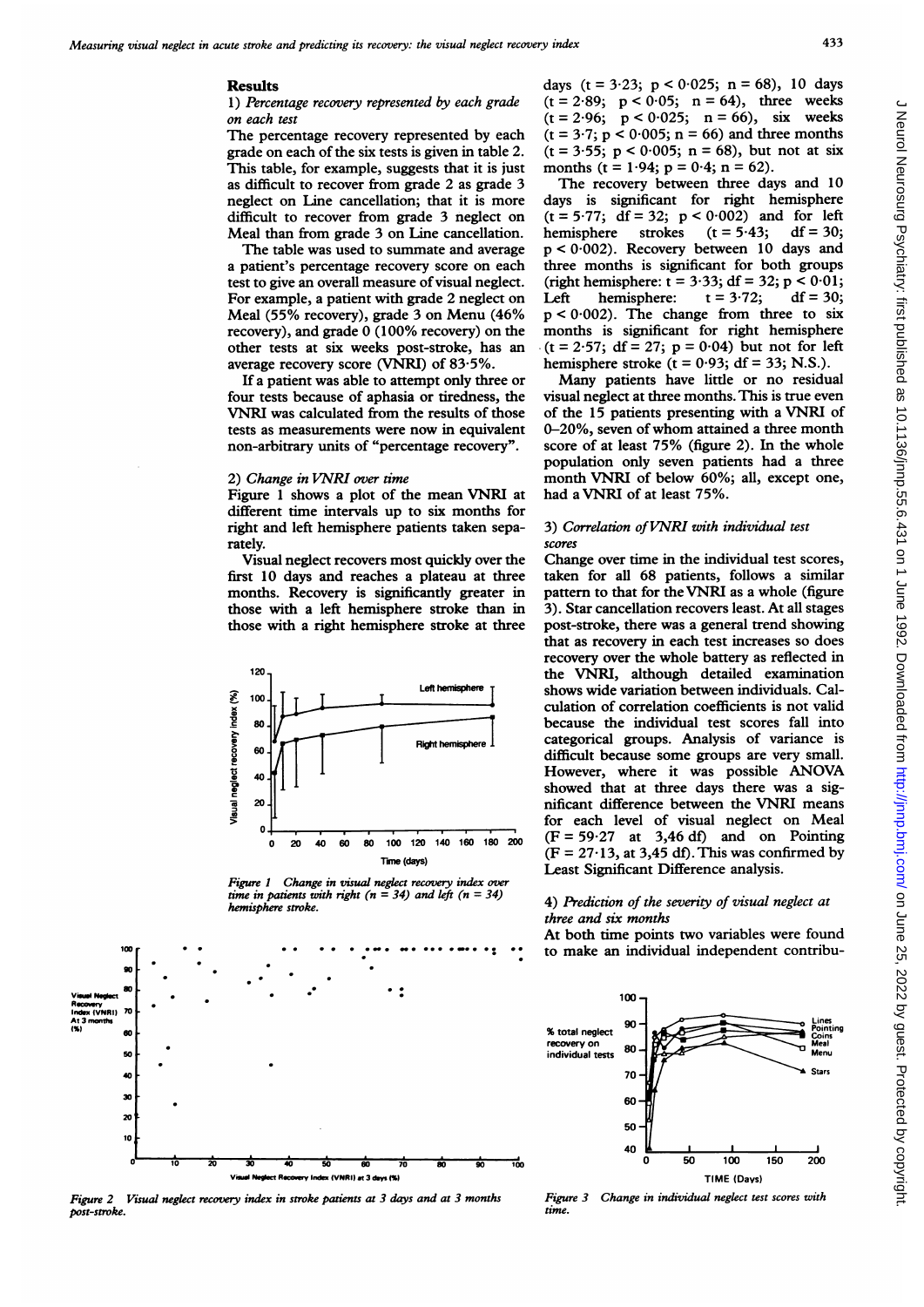

Figure 4 Comparison of actual and predicted VNRI scores at 3 months.

tion to outcome. These were the severity of visual neglect and the presence of anosognosia at two to three days post-stroke. The following regression equations were derived which relate the severity of visual neglect at both time The VNRI at two points to the significant predictor variables:

VNRI  $(3 \text{ months}) = 67 + 0.4$  (VNRI 3) days) - 15  $\times$  Anosognosia.

VNRI (6 months) =  $74.5 + 0.3$  (VNRI 3) days) -  $12 \times$  Anosognosia.

The equation for prediction at three months was based on 55 cases while that for six months was based on 49 cases. The independent variables explained 53% of the variance at three months and 46% at six months. The similarity of the equations demonstrated the consistency of the independent variables in predicting outcome.

Figure 4 shows how the actual and predicted VNRI scores at three months compare. Predicted and actual scores match well at the upper end of the VNRI. At the lowest end of the range, matching is poor, with frequent over-estimation ofrecovery. This was true at six neglect. months as well.

Residuals were plotted against the predicted values and also against the variables that were not in the model. Residua good scatter of results and confirmed that there were no other significant predictors of outcome.

#### Discussion

The VNRI expresses a patient's performance on a standardised battery of tests as a percentage of complete recovery from the maximum visual neglect measurable. It enables clinicians to express the severity of visual neglect as a single figure an outcome. It is a better option than summating and averaging the graded scores of individual tests because the VNRI expresses each grade in equivalent units of "neglect recovery" instead of arbitrary units of no real value. Visual neglect may be task-specific<sup>13</sup> and the VNRI may facilitate comparison between performance on different tests. There is reasonable correlation between individual test scores and opment. the VNRI, suggesting that if a patient is unable to do one or two tests bec drowsiness, the VNRI deri

done by the patient is probably representative of their visual neglect on the entire battery. It done by the patient is probably representative<br>of their visual neglect on the entire battery. It<br>could be argued that one test could be as useful<br>as the entire battery, but recent work has of their visual neglect on the entire battery. It<br>could be argued that one test could be as useful<br>as the entire battery, but recent work has<br>illustrated the differential sensitivity of individ-<br>ual tests<sup>15</sup> and stressed might result in failure to detect a significant proportion of patients with neglect.<sup>22 23</sup> The index, like the BIT<sup>12</sup> from which the test battery was derived, does not specifically lateralise the omissions, but in practice, only 2% of test results are not clearly lateralised.

The rate of recovery of visual neglect demonstrated by the VNRI is similar to that reported for other neurological deficits or disabilities in stroke<sup>20 24</sup> and by a much smaller study of visual neglect which used only one test.' Recovery is slower for those with a right hemisphere stroke and continues between three and six months. The hemispheric differtroke. The following ence in severity is consistent with findings of derived which relate other studies.<sup>10 25</sup>  $^{26}$ 

The VNRI at two to three days and the presence or absence of anosognosia can be used to predict the degree of recovery of visual neglect. These predictor variables make clinical sense in that the initial severity of visual neglect affects its severity at three months and at six months. The influence of anosognosia on outcome is of particular interest. Patients with anosognosia had a significantly greater degree of visual neglect (mean VNRI 34%,SD 38%) than those without anosognosia (mean VNRI 62%, SD 31%;  $t = 12.87$ , df 53,  $p < 0.0005$ ). The presence of anosognosia may therefore be regarded as an indicator of severe visual actual and predicted neglect,<sup>27</sup> and hence, poor recovery, even though operational definitions of the two deficits have been shown to be clinically dissociable.<sup>17 28</sup> However, in this study, a few patients with anosognosia had little visual neglect.

The predictive equations derived are simple and are consistent for both time points. There was good matching of actual and predicted recovery at the upper range. At the lower range, however, prediction of the exact severity of visual neglect in the worst patients was less precise. This is likely to be because there were too few such patients at three months to allow more accurate stepwise regression analysis. Nonetheless, of the eight patients with a three month VNRI of <75%, seven were correctly predicted as such and it is from this group that candidates for intensive treatment of neglect might be expected to come. Some of the inaccuracies in prediction may also reflect the failure to standardise remedial therapy in the population studied; hence some patients may have received more treatment for visual neglect than others. The best test of the model's accuracy would be to carry out the prediction analysis on a new sample of patients. This would also demonstrate that the predictive power of the VNRI was not solely the result of the statistical tautology inherent in its devel-

Nonetheless, it is apparent that in most patients visual neglect makes a good recovery.<sup> $12$ </sup> The predictive equations may be of use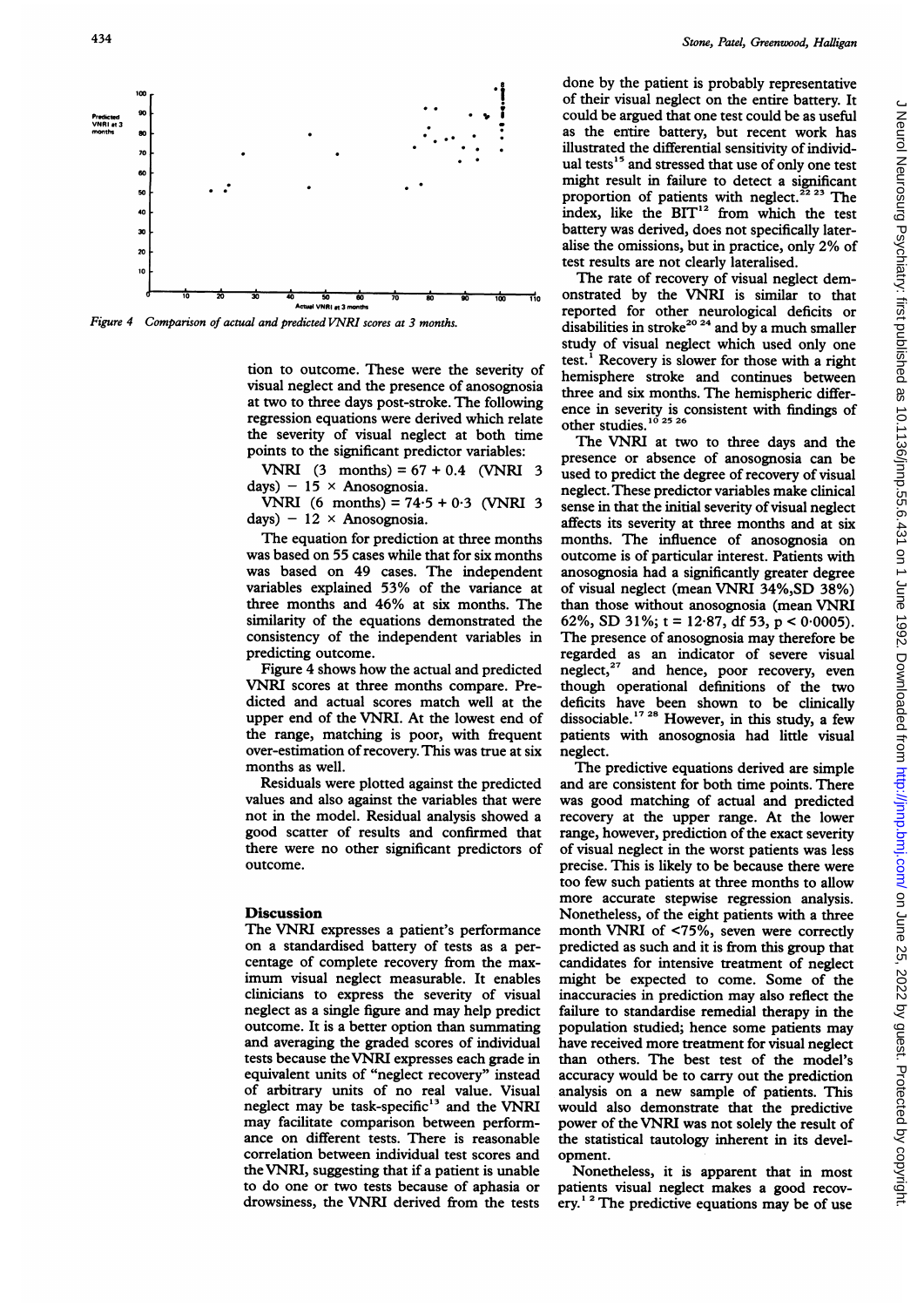in randomising patients for trials of intensive treatment of visual neglect. For example, all but one of those whose VNRI at three months was <75% had <sup>a</sup> predictedVNRI of <75% and it might be from this group of patients that candidates for such treatment might come. The current study demonstrates the difficulty of recruiting sufficient patients for such a trial, given the generally good prognosis for the recovery of visual neglect.

SPS was supported by <sup>a</sup> grant from the Chest Heart and Stroke **Association** 

- Wade DT, Wood VA, Hewer RL. Recovery of cognitive function soon after stroke; a study of visual neglect,<br>attention span and verbal recall. *J Neurol Neurosurg*<br>*Psychiatry* 1988;51:10-13.<br>2 Hier DB, Mondlock J, Caplan LR. Recovery of behavioural
- abnormalities after right hemisphere stroke. *Neurology*<br>1983;33:345–50.
- 3 Kinsella G, Ford B. Acute recovery patterns in stroke patients. Neuropsychological factors *Med J Australia* 1980;2:663-6.
- 4 Denes G, Semenza C, Stoppa E, Uis A. Unilateral spatial neglect and recovery from hemiplegia. A follow-up study. Brain 1982;105:543-52.
- 
- 
- 
- 5 Fullerton KJ, Mackenzie G, Stout RW. Prognostic indices in<br>
stroke.  $Qf$  Med 1988;66:147-62.<br>
6 Weinberg J, Diller L, Gordon WA, et al. Visual scanning<br>
training effect on reading related tasks in acquired right<br>
brain
- 9 Robertson IH, Gray JM, Pentland B, Waite LJ. A randomized controlled trial of microcomputer-based rehabilita-<br>tion for unilateral left visual neglect. *Arch Phys Med*<br>*Rehabil* 1990;71:663–8.
- 10 Stone SP, Wilson B, Halligan P, et al. The assessment of<br>
visual neglect in acute stroke. *J Neurol Neurosurg Psy-*<br> *chiatry* 1991;54:345-50.<br>
11 Stone SP, Halligan P, Wilson B, Marshall J, Greenwood RJ.
- Performance of age-matched controls on a battery of<br>visuo-spatial neglect tests. *J Neurol Neurosurg Psychiatry*<br>1991;54:341-4.<br>12 Wilson B, Cockburn J, Halligan P. *The Behavioural Inatten-*<br>*tion Test*. Fareham, Hampshir
- pany, 1987.
- 13 Halsband U, Gruhn S, Ettlinger G. Unilateral spatial<br>
neglect and defective performance in one half of space.<br> *Intern J Neurosci* 1985;28:173-95.<br>
14 Bisiach E, Perani D, Vallar G, Berti A. Unilateral neglect:
- personal and extra-personal. *Neuropsychologia*<br>1986;24:759–67.
- 15 Halligan PW, Marshall JC, Wade DT. Visuospatial neglect:<br>
underlying factors and test sensitivity. *Lancet*<br>
1989;2:908-10.<br>
16 Demeurisse G, Demol O, Robaye E. Motor evaluation in
- 
- vascular hemiplegia. Eur Neurol 1980;19:382-9.<br>
17 Cutting J. The study of anosognosia. *J Neurol Neurosurg*<br> *Psychiatry* 1978;41:548-55.<br>
18 Allen CMC. Predicting the outcome of acute stroke: a<br>
prognostic score. *J Neur*
- 
- 19 Andrews K, Brocklehurst C, Richards B, Laycock PJ. The<br>rate of recovery from stroke and its measurement. Int<br>Rehab Med 1981;3:155-61.<br>20 Skilbeck CE, Wade DT, Hewer RL, Wood VA. Recovery<br>after stroke. *J* Neurol Neurosu
- 
- 
- in the loci of lesions producing visual hemineglect. Brain Cognit 1985;4:59-75.
- 
- Cognii 1985;4:59–75.<br>23 Stone SP, Greenwood RJ. Assessment of visual neglect.<br>24 Wade DT, Wood VA, Hewer RL. Recovery after stroke: the<br>first three months. J Neurol Neurosurg Psychiatry<br>1985;48:7–13.
- 25 Chedru F, Leblanc M, L'Hermitte F. Visual searching in normal and brain-damaged subjects (a contribution to<br>the study of unilateral attention). Cortex 1973;9:94-111.<br>26 Chain F, Leblanc M, Chedru F, L'Hermitte F. Negligence
- 
- 
- visuelle dans les lesions posterieures de l'hemisphere<br>
visuelle dans les lesions posterieures de l'hemisphere<br>
gauche. Rev Neurol 1979;135:105-26.<br>
27 Friedland RP, Weinstein EA. Hemi-inattention and hemisphere specializa

#### **Appendix**

Table <sup>1</sup> shows that in Reading the Menu there were <sup>8</sup> patients who initially had grade <sup>5</sup> neglect on this test. Seven of these  $(3 + 0 + 0)$ + <sup>2</sup> + 2) improved over <sup>3</sup> months. The percentage  $(X<sup>1</sup>)$  of those who recovered from grade <sup>5</sup> to grade 4 at some stage over the <sup>3</sup> months is  $7/8 \times 100\%$ , that is, 87.5%. Similarly, the number of patients whose initial grade at <sup>3</sup> days was grade <sup>4</sup> or who had recovered from grade <sup>5</sup> to 4 at some stage over the 3 months is  $7 + 1 + 2 + 1 + 0 + 3 + 0 + 0$  $+ 2 + 2 = 18$ . Sixteen of these  $(7 + 1 + 2 + 1)$  $+ 3 + 0 + 0 + 2$ ) recovered from grade 4 to 3 at some time over the <sup>3</sup> months. The percentage  $(X^2)$  who recovered from grade 4 to 3 is, therefore,  $16/18 \times 100\%$  (that is, 89%). Similar percentages  $X^3$ ,  $X^4$ ,  $X^5$  were calculated for the patients recovering from Grade 3 to 2, 2 to 1, and <sup>1</sup> to 0 at some stage over 3 months.

If every patient had had grade 5 neglect at <sup>3</sup> days the percentage of those who would have recovered from grade <sup>5</sup> to <sup>0</sup> over <sup>3</sup> months would be

$$
\frac{X^1}{100} \times \frac{X^2}{100} \times \frac{X^3}{100} \times \frac{X^4}{100} \times \frac{X^5}{100} \times 100\% = \frac{X^1 \cdot X^2 \cdot X^3 \cdot X^4 \cdot X^5}{10^8} = 58\%
$$

The percentage of patients who did not recover from grade 5 to 4 is  $100 - X<sup>1</sup>$  from grade 4 to 3 is  $100 - X^2$  and so on. The percentage who would not have recovered from grade 5 to 0 can be given by

$$
100 - \frac{X^1 \cdot X^2 \cdot X^3 \cdot X^4 \cdot X^5}{10^8} =
$$
  

$$
\frac{10^{10} - X^1 \cdot X^2 \cdot X^3 \cdot X^4 \cdot X^5}{10^8} = 42\%
$$

The coefficients  $D^1$ ,  $D^2$ ,  $D^3$ ,  $D^4$ ,  $D^5$ , comparing the relative difficulty in recovering from grade 5 to 4, grade 4 to 3 etc, with that of total recovery of neglect from grade <sup>5</sup> to 0 over <sup>3</sup> months are derived as follows:

$$
D^{1} = \frac{100 - X^{1}}{10^{10} - X^{1} \cdot X^{2} \cdot X^{3} \cdot X^{4} \cdot X^{5}} =
$$
  

$$
10^{8}
$$

 $100 - X^2$ 

$$
12.5/41.69 = 0.30
$$

$$
D^{2} = \frac{10^{10} - X^{1} \cdot X^{2} \cdot X^{3} \cdot X^{4} \cdot X^{5}}{10^{8}}
$$
  
11·12/41·66 = 0·27

 $D^3$  = etc

The relative value of stage <sup>1</sup> of recovery, that is, recovery from grade <sup>5</sup> to 4, expressed as a percentage is given by the relative difficulty of recovery from grade 5 to 4 divided by the total difficulty of recovery from grade 5 to 0, that is,

$$
\frac{D^1}{D^1 + D^2 + D^3 + D^4 + D^5} \times 100\% =
$$
  
0.3/1.22 = 25%